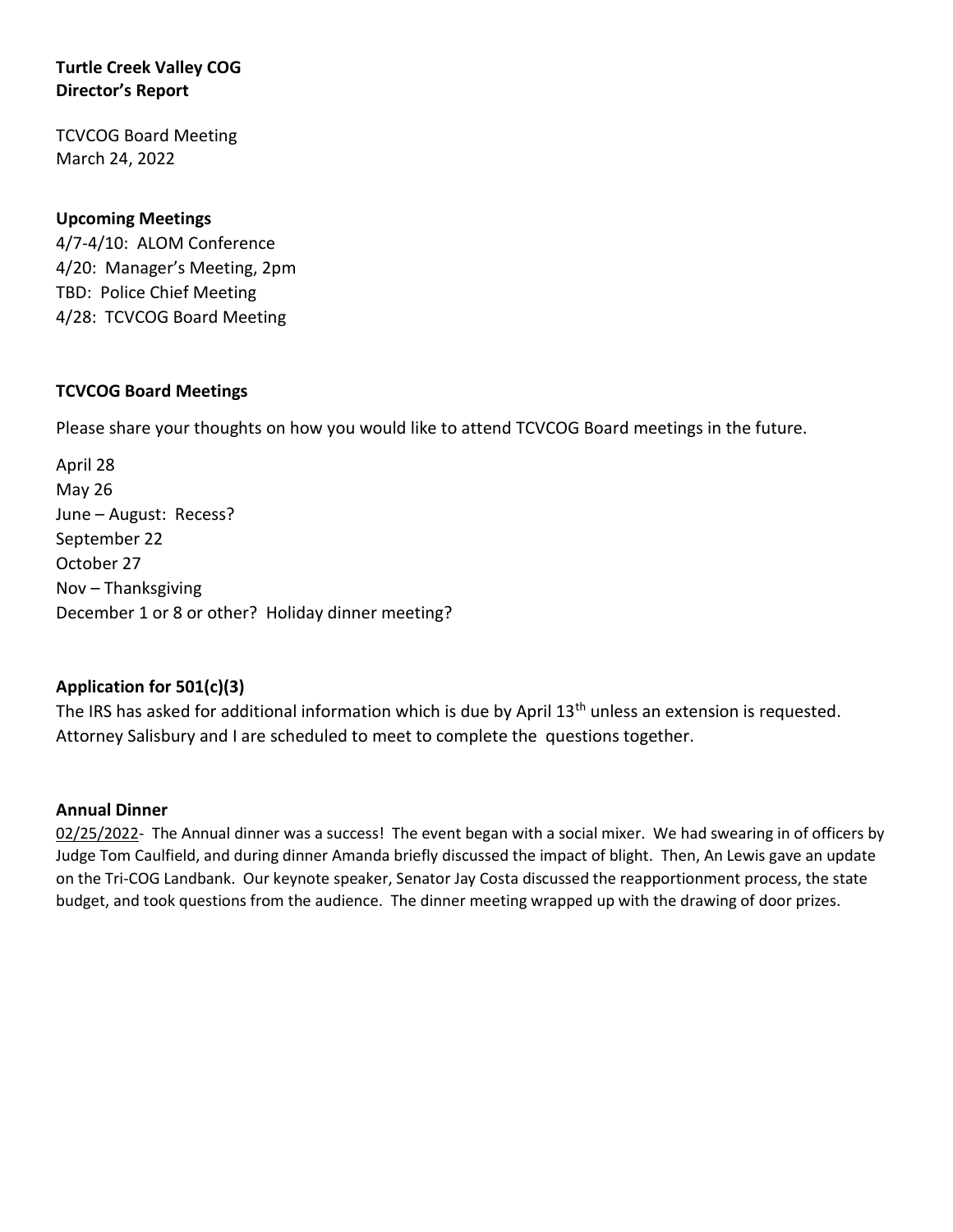# **TCVCOG Hospitality Suite at the ALOM Conference/Seven Springs**

Total donations = \$4,700.

| <b>Braddock Borough</b>     |          |
|-----------------------------|----------|
| <b>Chalfant Borough</b>     |          |
| Churchill Borough           | \$100.00 |
| East McKeesport Borough     | \$500.00 |
| East Pittsburgh Borough     | \$200.00 |
| Borough of Edgewood         |          |
| Forest Hills Borough        |          |
| Municipality of Monroeville | \$200.00 |
| Borough of Pitcairn         |          |
| Borough of Plum             |          |
| Borough of Rankin           |          |
| Borough of Swissvale        | \$200.00 |
| Borough of Turtle Creek     | \$200.00 |
| North Braddock Borough      | \$200.00 |
| North Versailles Township   | \$500.00 |
| Municipality of Penn Hills  | \$200.00 |
| Borough of Wall             |          |
| <b>Wilkins Township</b>     |          |
| Borough of Wilkinsburg      |          |
| <b>Wilmerding Borough</b>   | \$200.00 |

Proposed Hospitality Room hours:

Thu: Set up at Noon, then room closes at 6pm for dinner. Re-open from 8pm to Midnight

Fri: Noon – 5pm; then 8pm – Midnight

Sat: Noon – 5pm (50/50 drawing at 5pm)

# **Grants**

### Act 152

The new round of Act 152 demolition applications is now open. Applications are due in the TCVCOG office no later than Friday, April 22<sup>nd</sup>. Please be sure that the TCVCOG is the legal applicant on your application if you would like us to administer on your behalf. The admin fee of \$2k can be paid for by the grant – just be sure it's listed in the project budget.

Bid openings scheduled for May  $24^{th}$ :

2021-BRP-019 – Act 152 Demolition, Penn Hills

2021-BRP-022 – Act 152 Demolition, Rankin

# CDBG & CITF

The following projects have been advertised and all bid opening will be on April 12th @ 1pm:

Ad Date 3/17:

- CD 47-3.12.15 Denniston Ave. Sanitary Sewer, Swissvale
- CD 47-3.6 Road Reconstruction, Rankin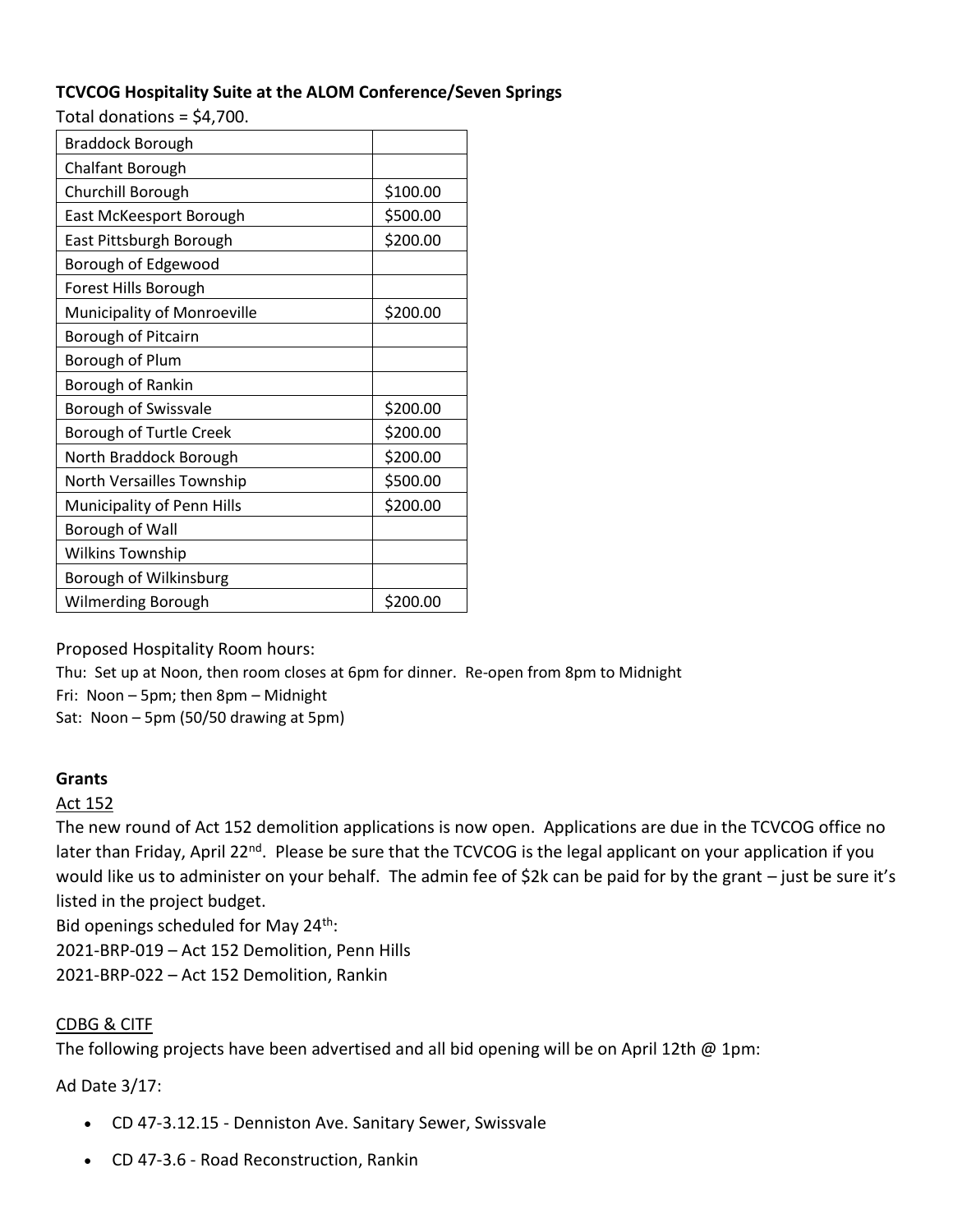Ad Date 3/17 & 3/24:

• 2021-CITF-016 - Concession & Site Facilities Improvements, BNBBL, North Braddock

Ad Date 3/24:

• CD 41-3.7, Road Reconstruction, Turtle Creek

#### **Vactor**

Please remember to complete and submit your opt-in agreement. No price increase in 2022!

# **Police Training**

Tentative training dates for the Spring and Fall rounds of police training are as follows. Please plan to send your officers. Registration information has been emailed to your police chief.

Basic- 5/9-5/10 Advanced- 5/16 & 5/17 ( Two one day classes)

Basic: Oct 10 – 11 Advanced: Oct 17-18

# **CodeNforce/Code Enforcement**

We have been invited to submit an application to the Hillman Foundation to support this work. They are interested in funding a business plan, continued development, and support costs. Steel Rivers COG will be our fiscal sponsor since they have an established 501(c)(3).

We have also submitted a grant application through the new LSA program with Steel Rivers COG as the fiscal sponsor (since 501(c)(3) organizations are eligible applicants). If funded, this will allow for development of analytic features within the system.

Alex Coyne started full-time on March 21<sup>st</sup> as we prepare to expand the program. Alex was hired in a parttime capacity last September.

### **Other**

1/14/2022- and 1/21/2022 Intellectual Property – Michelle Walker – The CodeNForce group talked with Michelle about intellectual property and gave some more information on how they system will work.

1/24/22- Lead Safe Allegheny- The small group of policy meeting participants discussed how we can provide more information between our towns and LSA. If any towns are interested in learning more about Lead Safety we can coordinate sending more information and communication.

02/4/2022 Lead Safe Allegheny – Coalition- Group at Large – Amanda, Natalie and Emily w/ Steel Rivers Cog presented information on the Code Enforcement Collaborative and CodeNforce.

02/10/2022: Allegheny County – Jennifer Saks, Amanda, Natalie, Emily w/ Steel Rivers Cog: Jennifer went over the Lead Safe Allegheny Homes program. If a home has lead it may be eligible for County funded remediation. Jennifer will also be presenting this information in the future at one of our Code Enforcement meetings . This program may be a resource to the owner and to help gain compliance with code violations.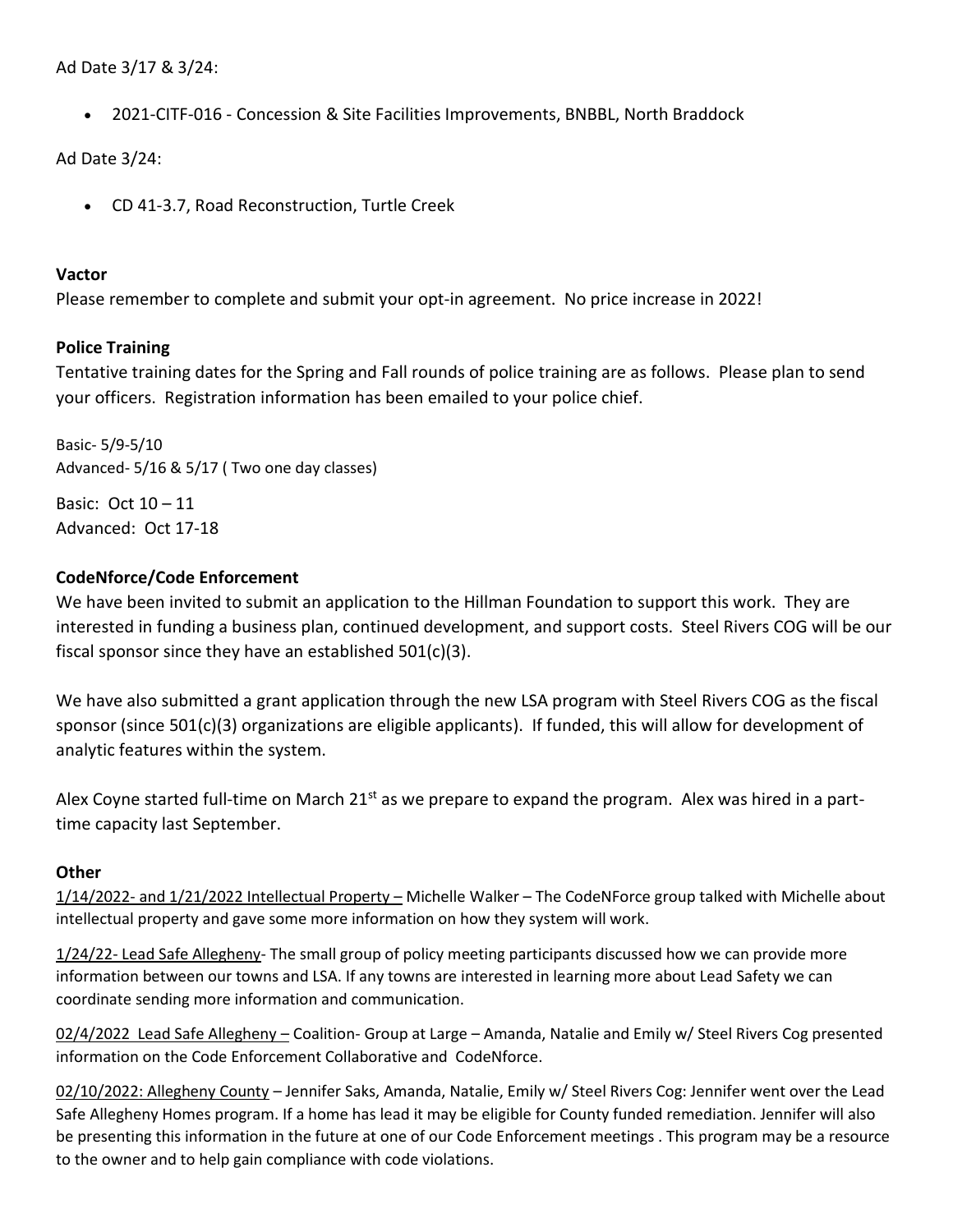03/04/2022- Municipality of Monroeville – Amanda, Natalie, Bob Wratcher, Paul Hugus and Mike Wozniak- reviewed some of the data around utility billing and making sure all data is current. We are also working with Muni Link software enhance tracking of delinquent accounts.

03/10/2022- The updated TCVCOG website is live! Please check it out at [www.tcvcog.com](http://www.tcvcog.com/)

3/21/2022 - Kate Vander Wiede from the Allegheny County Department of Human Services (DHS) would like to meet with the TCVCOG police chief group to discuss the Alternative Response Program:

"The Department of Human Services is seeking partners to pilot an alternative response program. We have been working closely with Allegheny County Emergency Services (ACES) in this endeavor. We aim to find interested municipalities who would like to supplement their police force and municipal services with additional teams who can respond to behavioral health-related 911 calls, while freeing up officer time to focus on call types that demand their expertise.

We would like to work with interested municipalities to design a program based upon the volume of calls alternative responders could be sent to and when the alternative responders would be needed. Based on our discussions with ACES so far, alternative responders would be linked to radio dispatch, and sent to call types based on criteria and protocols developed by the participating police department(s) and their alternative response teams. Initially, it is expected that participating police departments would dispatch the alternative responder based on the department's discretion, and sometimes co-respond alongside the alternative responder. Over time, it is anticipated that police departments may more easily delegate categories of calls to the alternative responders, providing back-up as needed."

DHS is also thinking more broadly about the possibility of providing alternative transportation programs for 302 cases as well as other ways to improve crisis response in Allegheny County. She is scheduled to come to our Police Chief meeting on May  $17<sup>th</sup>$  at 2pm at the TCVCOG office. Please encourage your chief to attend.

### **Managers Meeting: February 16, 2022**:

Attendance: Alex Graziani, Churchill; Stephanie Schwogel, Chalfant; Dave Soboslay, Plum; John Antinori, Wilkinsburg; Seth Abrams, East Pittsburgh; Greg Bachy, Swissvale; Connie Rosenbayger, East McKeesport; Amanda & Natalie, **TCVCOG** 

Information was shared on LIWAP: Low income water assistance program (similar to LIHEAP) this is a state run income eligible program that is for delinquent water and sewage accounts. The towns must sign up for this program. East McKeesport is signed up and Natalie has already worked on an account that has been approved for assistance. Please let us know if you would like any additional details or contact information.

Open discussion with the managers regarding hiring process, Churchill is reviewing some of their policies. Also discussed the pros and cons of a possible joint demo between towns.